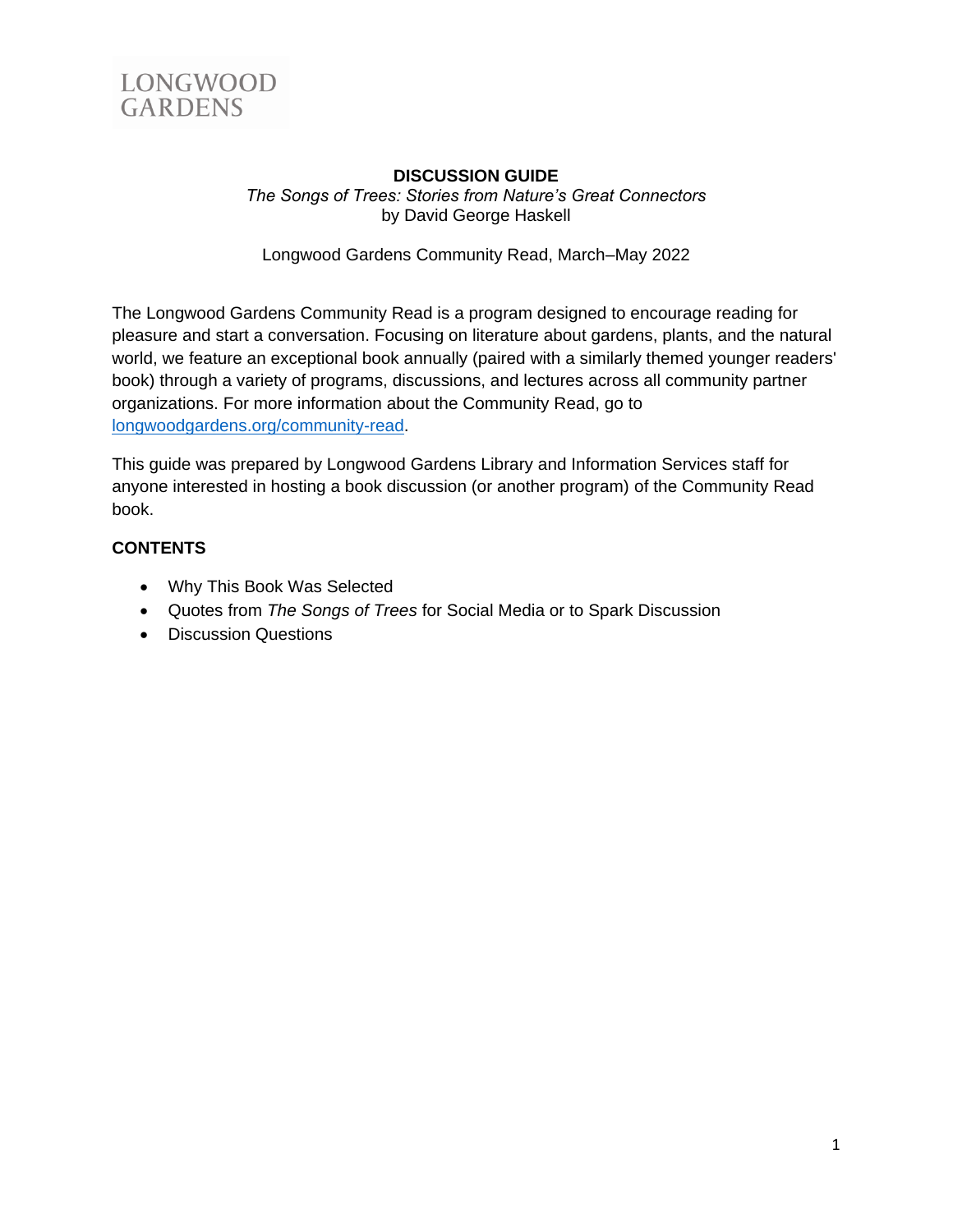Hello Community Readers,

Every year one of the first questions asked about the Community Read is the question, "Why this book?" This year there is very quick answer that comes directly from our featured title, *The Songs of Trees: Stories from Nature's Great Connectors*,

*"Because life is network, there is no 'nature' or 'environment,' separate and apart from humans."*

This quote, for some readers, at first may appear to be a somewhat surprising statement. When one conjures an idea of nature, perhaps the beautiful, pristine images of nature come to mind. The beauty of such images might tempt us to think about the Earth with its richness of flora and fauna apart from humanity. In reality that idea is an illusion. Humanity has interacted and shaped life on the planet in profound ways for a very long time.

We as humans everyday are interacting with the flora and fauna in both positive and negative ways. In ways that enrich human culture and sometimes ways that are detrimental to the Earth's overall health. Mr. Haskell's book leads us away from the notion of separation between humans and pristine nature. He directs us toward an exploration of trees and humans in closeness and connection through the act of listening. Yes… listening to a trees' perspective.

What would a tree tell us if we just took the time to listen? That's one of the essential ideas we encourage our Community Readers to explore in 2022. Trees are nature's great connectors and help us gain insight into ourselves and our place in the world. Trees represent growth, peace, and nature while teaching us how to plant deep roots and reach for the sky. In *The Songs of Trees*, journey around the world with David Haskell as he repeatedly visits 12 trees and shows how human history, ecology, and well-being are intimately intertwined.

The Longwood Community Read team first became aware of David Haskell with his 2013 Pulitzer Prize nominee *The Forest Unseen: A Year's Watch in Nature*. (If you haven't read this title we strongly recommend it as well). Since that time we have been looking for a way to share his work as part of the Community Read. In 2022 Longwood Gardens is delighted to finally find that opportunity by featuring Mr. Haskell's second book, *The Songs of Trees*.

It is for all these reasons that we chose to share the book with our community, and we hope you enjoy this book as much as we do!

David Sleasman Director, Library and Information Services Longwood Gardens



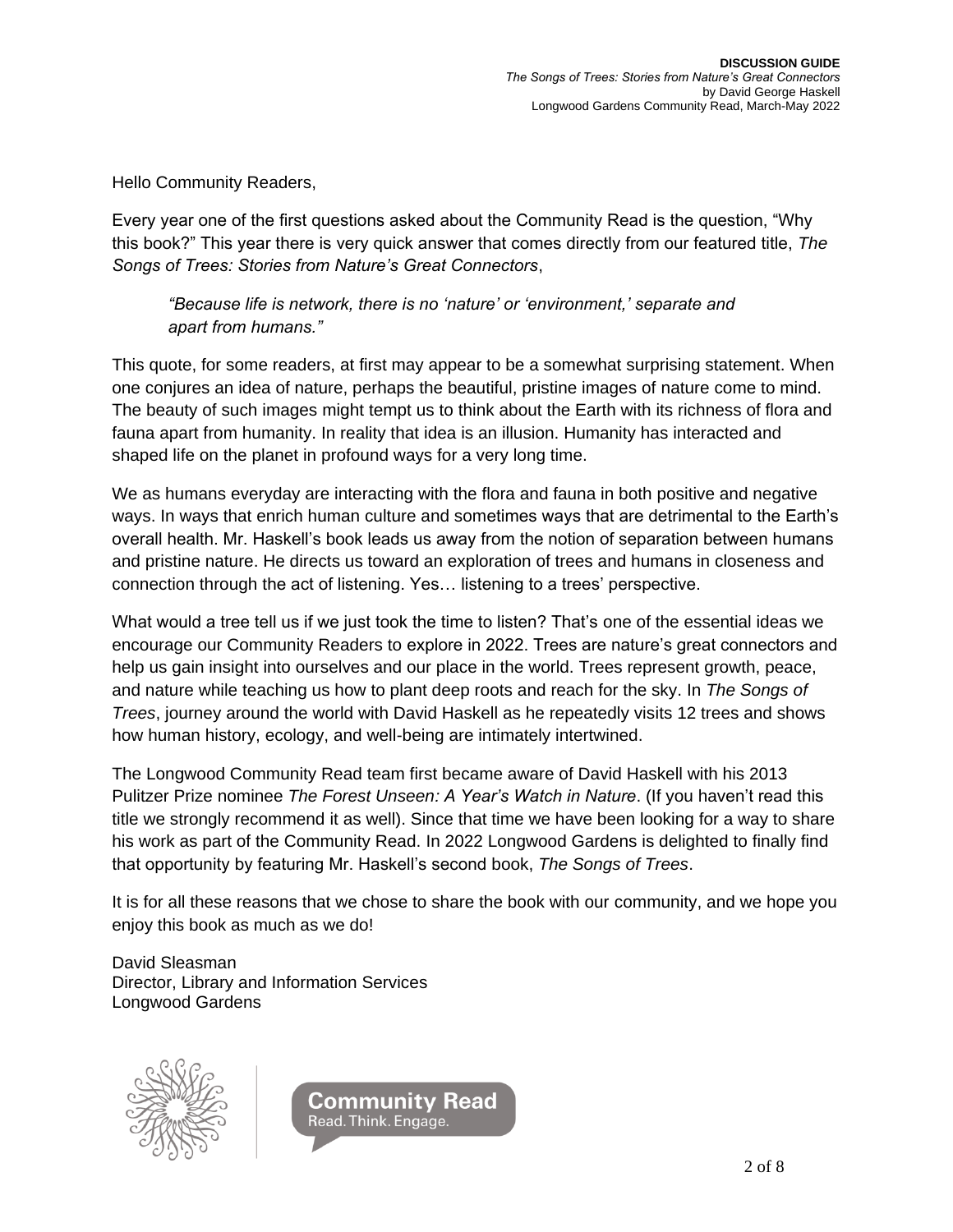# **QUOTES FROM** *THE SONGS OF TREES* **TO USE FOR SOCIAL MEDIA (post on Facebook, Twitter, and Instagram using #CommunityRead), or to spark further discussion**

"…Living memories of trees, manifest in their songs, tell of life's community, a net of relations. We humans belong within this conversation, as blood kin and incarnate members. To listen is therefore to hear our voices and those of our family." (Preface, p. vii)

"Because life is network, there is no 'nature' or 'environment,' separate and apart from humans." (Preface, p. viii)

"The forest is the place where biological hubris dies: we live in profound ignorance of the lives of our cousins." (Ceibo, p. 10)

"Amazonian peoples appear to agree on one thing: what Western science calls a forested ecosystem composed of objects is instead a place where spirits, dreams, and 'waking' reality merge. The forest, including its human inhabitants, is thus unified." (Ceibo, p. 18)

"To claim that forests 'think' is not an anthropomorphism. A forest's thoughts emerge from a living network of relationships, not from a humanlike brain. These relationships are made from cells inside fir needles, bacteria clustered at root tips, insect antennae sniffing the air for plant chemicals, animals remembering their food caches, and fungi sensing their chemical milieu…The forest, though, also includes humans, chickadees, and other nerved creatures. A forest's intelligence therefore emerges from many kinds of interlinked clusters of thought. Nerves and brains are one part, but only one, of the forest's mind." (Balsam Fir, p. 40)

"When a being – a person, a tree, a chickadee – full of memory, conversation, and connection dies, the network of life loses a hub of intelligence and life. For those closely linked to the deceased, the loss is acute. An ecological analog of grief unfolds in the forest: for the other creatures that depend on living trees, death ends the relationship that gave them life." (Green Ash, p. 96)

"Trees are the Platos of biology. Through their Dialogues, they are the best-placed creatures of all to make aesthetic and ethical judgements about beauty and good in the world." (Redwood and Ponderosa Pine, p. 153)



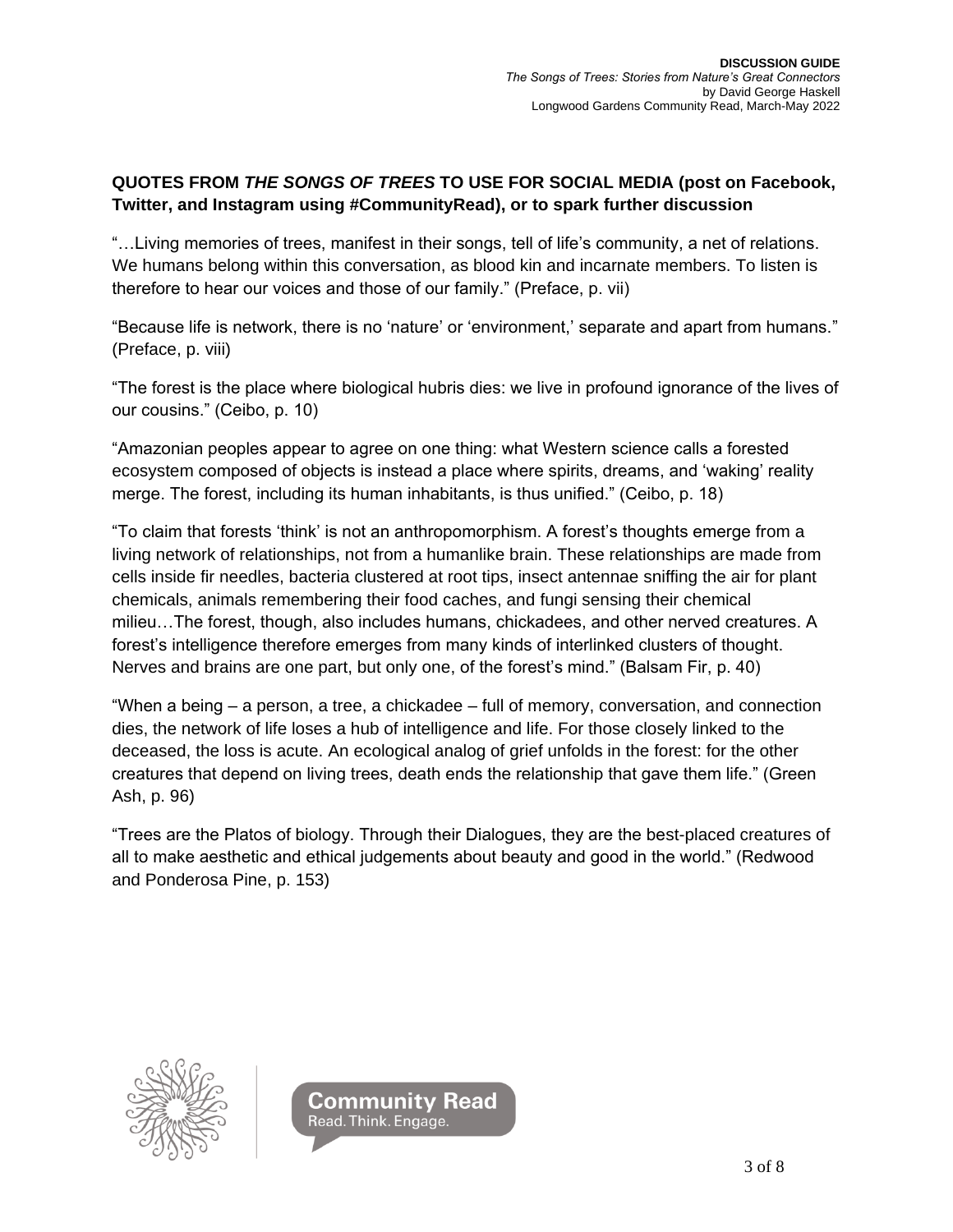"When human movement patterns start to realign with the patterns of other species – eagles, mayflies, geese, muskrats – our awareness rejoins the community of life into which we are born but which our built environments too often hide from us. In this unity of flow and bodily movement, belonging is no longer abstraction but is manifest through living choreography. The choreographer, though, is not an individual but the relationships among a multitude. The river is not a passageway for lifeless water molecules but is a life-form." (Cottonwood, p. 176)

"We can have no deficit of nature; we are nature, even when we are unaware of this nature. With the understanding that humans belong in this world, discernment of the beautiful and the good can emerge from human minds networked within the community of life, not human minds peering in from outside." (Cottonwood, p. 180)

"Wood is an embodied conversation between plant life, shudder of ground, and yaw of wind." (Callery Pear, p. 190)

"Studies of the genetics of olive trees show that almost all the olive trees in the Mediterranean, whether in a 'wild' area or in an orchard, descend from cultivars. Trees whose genealogy has not intersected with the hands of humans are very rare. The well-being and persistence of humans and olive trees have been conjoined for thousands of years." (Olive, p. 229)

"Like animal communities in Amazonian bromeliads, the roots of boreal fir trees, and Callery pears on Manhattan's streets, the olive groves of the Levant depend for their vitality and persistence on stable relationships with other species. In the olive's case, the most important species in the tree's network is *Homo sapiens*. Severing these relationships kills just as surely as cutting individual trees." (Olive, p. 238)

"Like olive groves, bonsai trees bring to the surface what is harder to discern elsewhere: that human lives and tree lives are made, always, from relationship. For many trees it is nonhuman species – bacteria, fungi, insects, birds – that are the primary constituents of the network. Olive and bonsai trees bring humans to the center, giving us direct experience of the importance of sustained connection." (Japanese White Pine, p. 249-250)



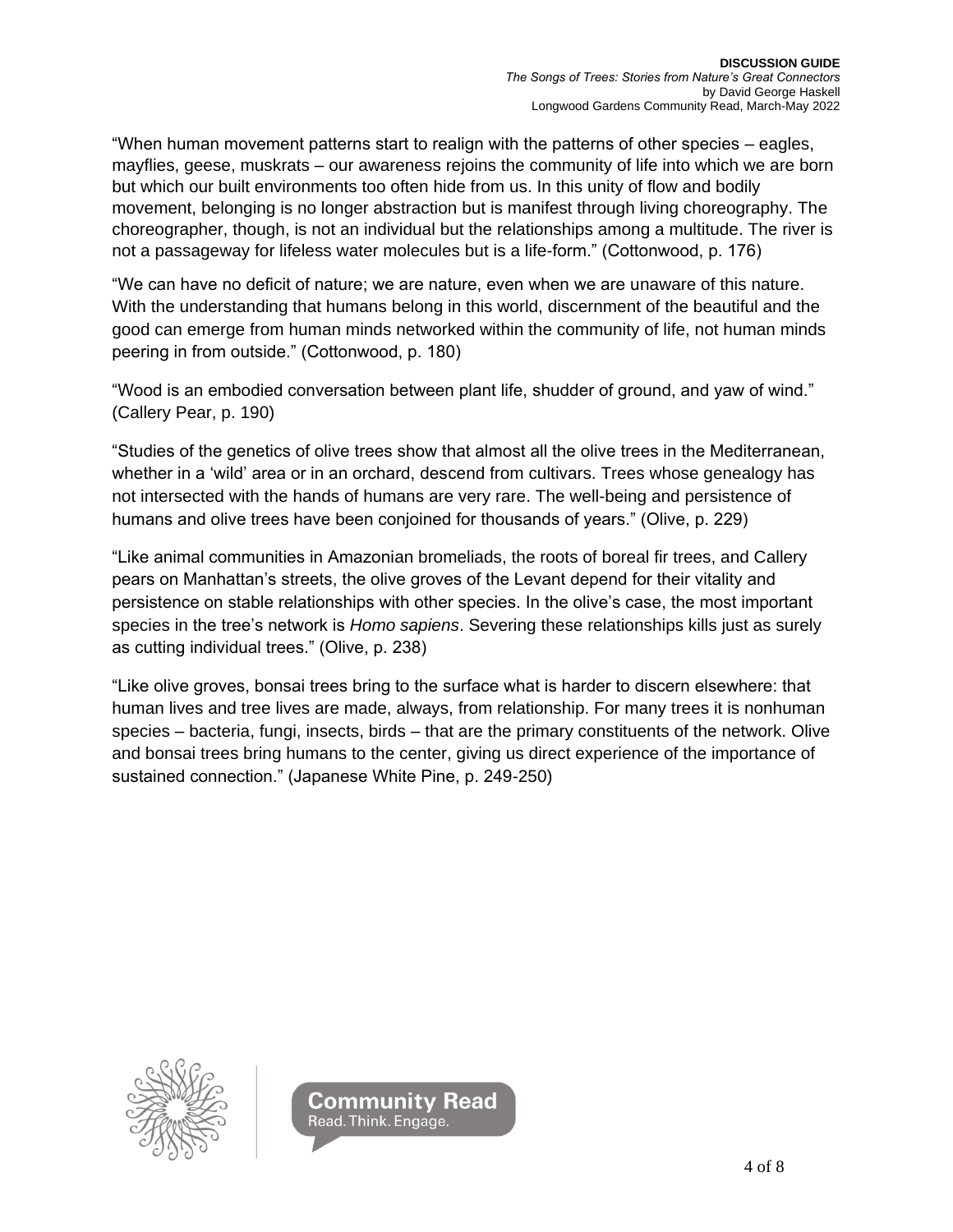## **DISCUSSION QUESTIONS**

The Longwood Community Read team first became aware of David Haskell with his 2013 Pulitzer Prize nominee *The Forest Unseen: A Year's Watch in Nature*, in which he visits the same square meter of forest every day for a year to observe and understand the connections between its inhabitants*.* A *New York Times* review of that book states that Haskell "thinks like a biologist, writes like a poet, and gives the natural world the kind of open-minded attention one expects from a Zen monk rather than a hypothesis-driven scientist." That same combination of science and poetic writing can be found in *The Songs of Trees*, in which Haskell visits and deeply observes a dozen trees repeatedly over several years. In *The Forest Unseen,* Haskell observed minute detail. In *The Songs of Trees*, he has a much bigger canvas to observe, and makes clear the importance of the myriad connections between trees and the rest of the natural world – especially humans.

We hope this discussion guide helps to spark your thinking and ignite a conversation. We also offer a selection of resources for further reading for those who want to continue their journey.

David Haskell explains in the preface that he has divided *The Songs of Trees* into three parts:

- 1. "Stories of trees that seem to live apart from humans" (in their native habitats)
- 2. "The exhumed remains of trees that have been long dead: fossils and charcoal"
- 3. "Trees that live in cities and fields. Humans appear to dominate; nature seems absent or in abeyance"

This guide follows that structure and provides suggested questions for each section to help initiate discussion or to help group leaders formulate their own questions.



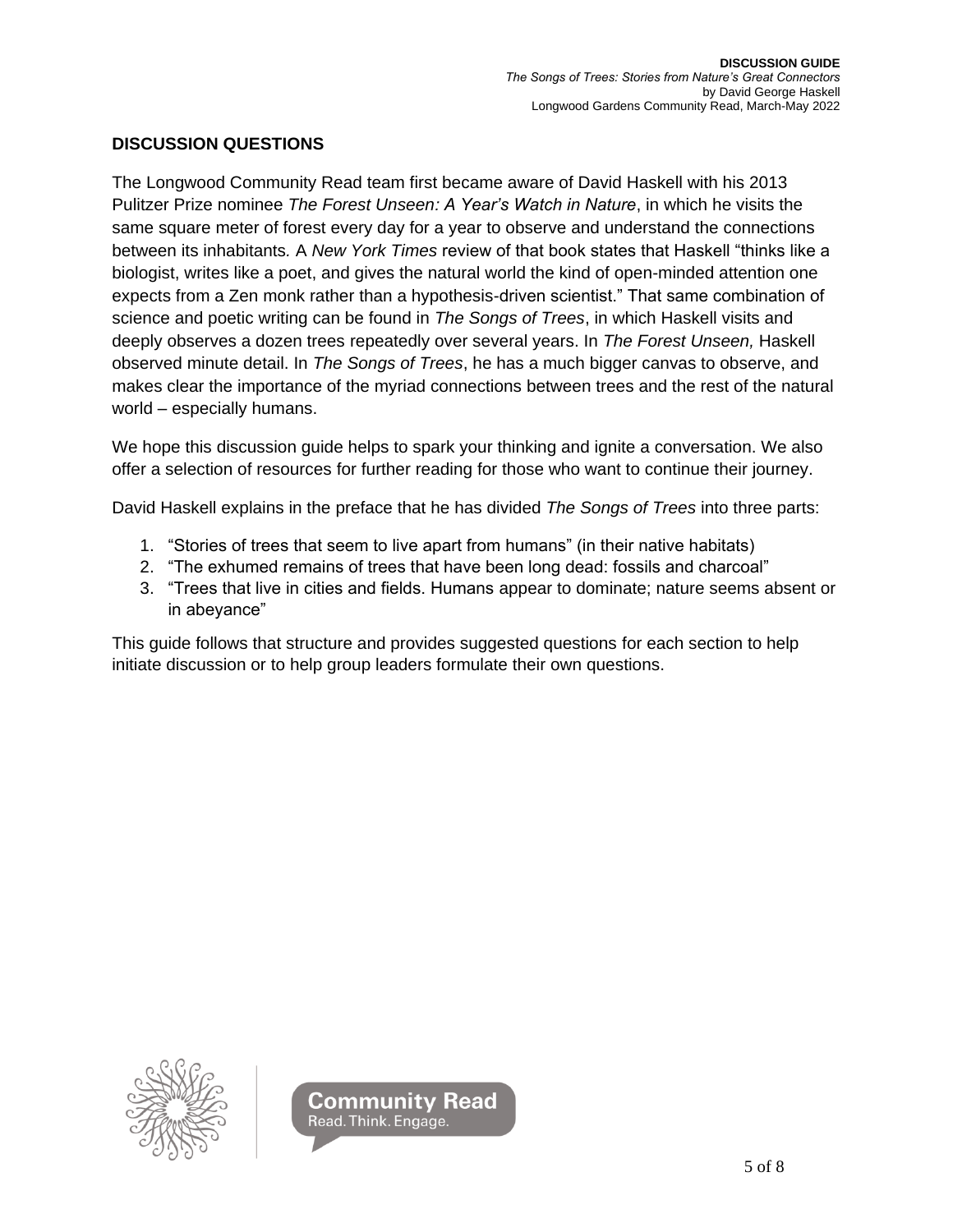## **Part One**

In this section, Haskell describes his visits with the Ceibo (in the Amazonian rainforest in Ecuador), the Balsam Fir (in the Boreal Forest of Ontario), the Sabal Palm (on St. Catherine's Island, Georgia), and the Green Ash (near his home in Tennessee).

1. Haskell states that the native people in the area surrounding the Ceibo tree, the Waorani, were forced to start wearing clothing by Western missionaries. He asserts that "an unintended effect of this stricture was to reorient ears toward the self and away from the forest, partly closing the door to acoustic relationship with plants and animals" (Ceibo, p. 8).

Why is it important to have an acoustic relationship with the plants and animals that we live amongst?

2. Amazonian peoples think of the forest ecosystem as a place where "spirits, dreams, and waking reality merge" (Ceibo, p. 18). Haskell mentions a forest guide who says that Westerners would not only "…not believe his stories of spirits but we *could* not understand. We can hear, but the sounds will not penetrate. The resonance of understanding is not possible without lived, embodied relationship within the forest community" (Ceibo, p. 18).

What do you think are the factors that prevent Westerners from experiencing the rainforest community?

3. "Virginia Woolf wrote that 'real life' was the common life, not the 'little separate lives which we live as individuals.' Her sketch of this reality included trees and the sky, alongside human sisters and brothers" (Balsam Fir, p. 39).

Are most of us experiencing the "common life"? Why might Woolf assert this idea?

4. On pages 75-77, Haskell compares a list of the washed-up items Thoreau found on the Cape Cod shoreline in the mid-nineteenth century to what he found near the Sabal Palm on the Georgia beach in the twenty-first century.

What meaning do you find in the differences between what each society discarded?

5. In the chapter on a fallen, decomposing Green Ash, Haskell says that the death of this tree causes its network to "[lose] a hub of intelligence and life" (p. 96), yet the network doesn't end, it "instead feeds on the closeness of connections in the dead tree, increasing in vigor and diversity of expression" (p. 97).

What happens to human networks when someone dies? Do we similarly find new life and connections in the death of a loved one?



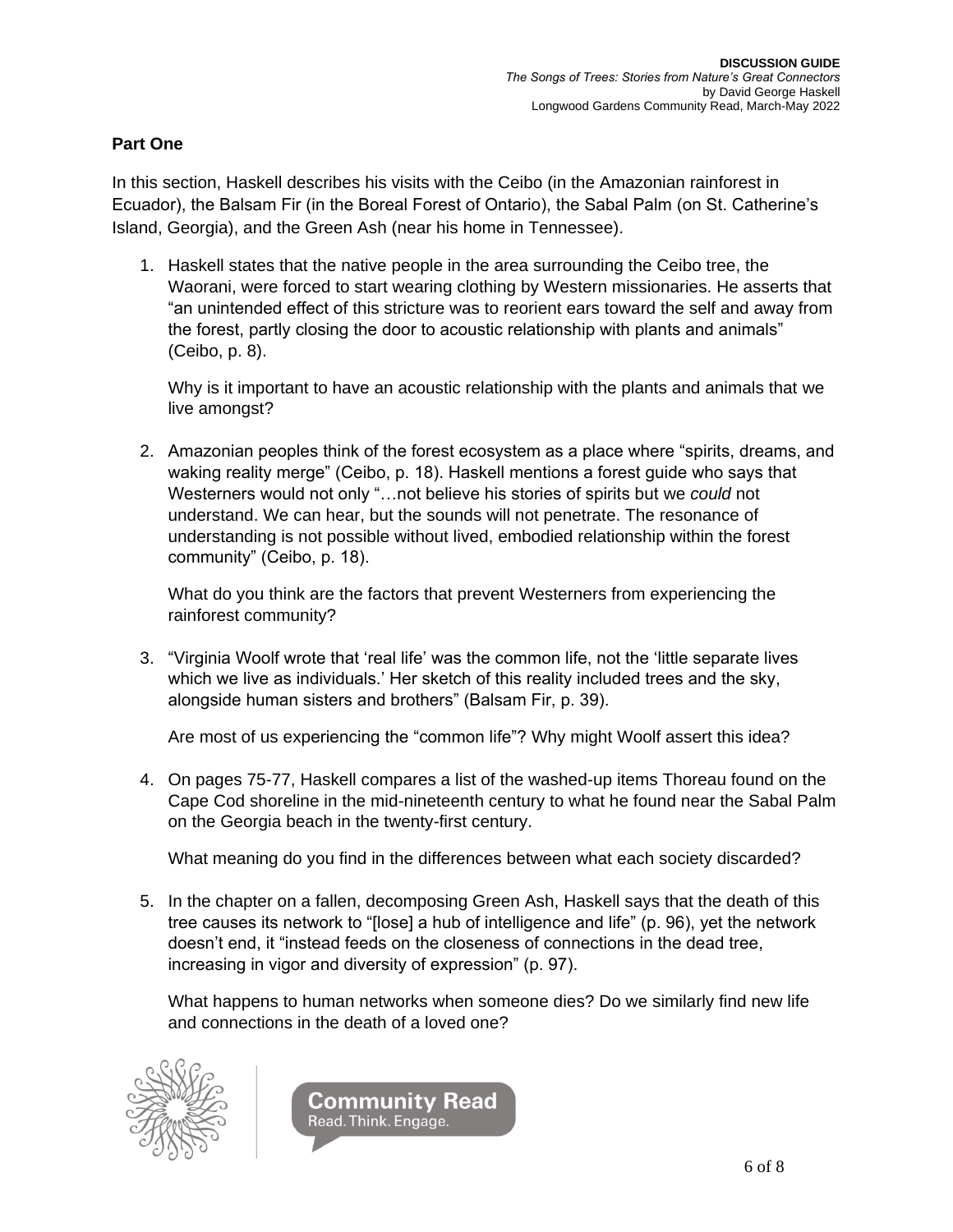## **Part Two**

In this section, Haskell interacts with ancient charcoal remnants of a Hazel tree in Scotland, and a Ponderosa Pine near a petrified Redwood stump in Colorado.

1. Haskell says that the European Hazel trees and people arrived in Scotland at approximately the same time: "At no point were these forests primeval, unpeopled wilderness. Modern forestry in the region is therefore a continuation of an interaction as old as the forest itself" (p. 115).

Why do you think this longstanding connection is important?

2. Comparing the Ponderosa Pine living through our current human-influenced climate change, and the Redwood petrified during natural climate changes centuries ago, Haskell gives this thought: "If we're a species made merely of atoms like all other species, no more and no less, it is a puzzle why we should believe that the humancaused climate change threatening ponderosa pines is an ethical calamity but regard the changing climate of the Eocene redwood forests as an ethically neutral phenomenon" (p. 146-147).

What differences do you see between the two climate changes? Should we have different ethical thoughts about them?

3. Haskell was struck by the excitement of a little girl in pink trousers as she listened to the "huge sound" of the Ponderosa Pine needles blowing in the wind. The girl and her family had an engagement with nature that seemingly gave him hope that we can recover from "cultural fracture and amnesia, [and gain] a more mature ability to understand what is deeply beautiful in the world" (p. 148).

What hope do you see in the world that we can reengage with nature?

### **Interlude**

• Haskell measures the effects of water movement on the growth of twigs in Maple I, and he has turned those measurements into music. You can hear it on his website: [dghaskell.com/the-songs-of-trees/the-trees/maple/.](https://dghaskell.com/the-songs-of-trees/the-trees/maple/)

Does the transposition of the scientific data into the more universally accessible artform of music help you to make a connection with the tree? Did it surprise you?